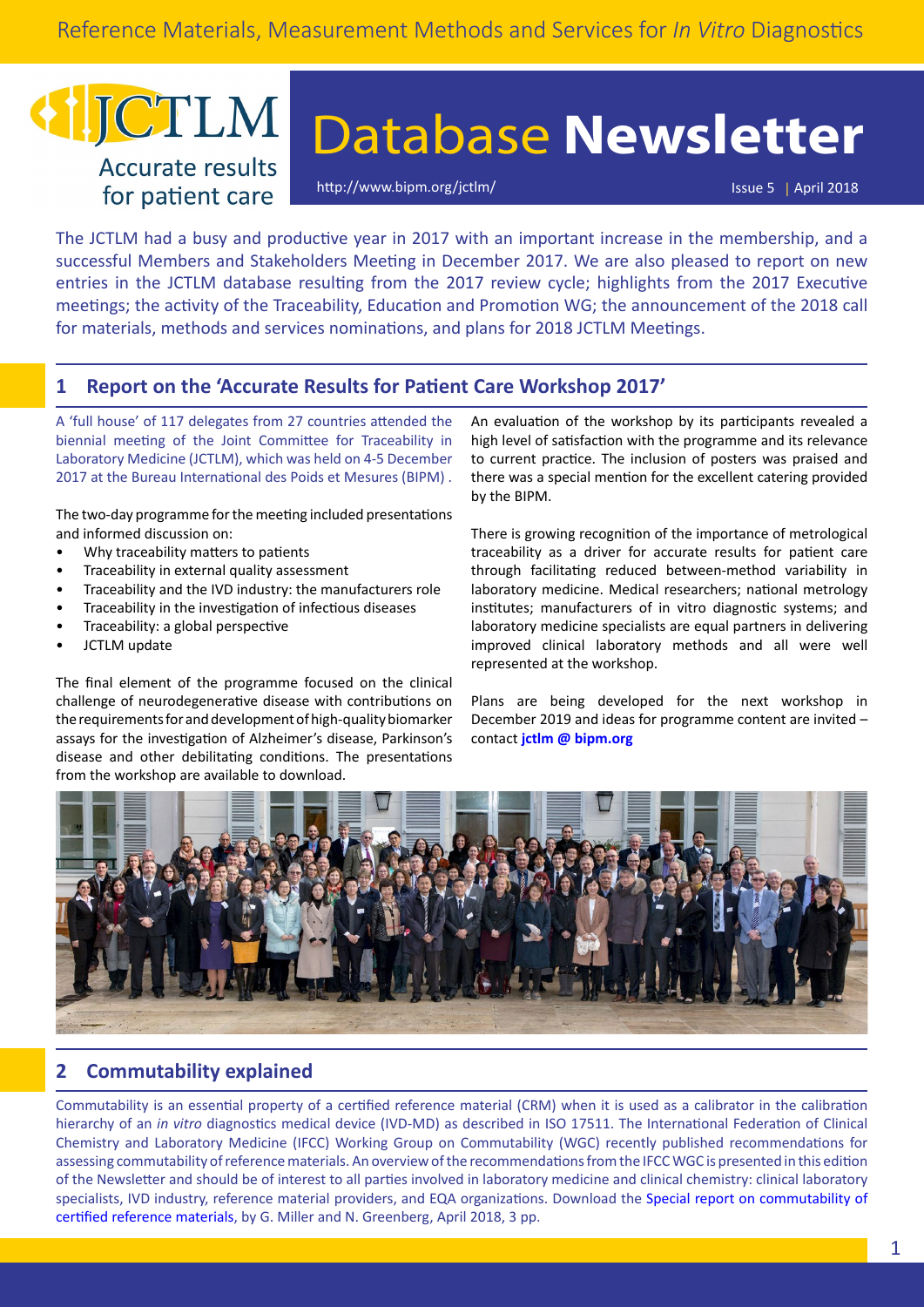## **3 New entries in the JCTLM database**

The JCTLM review process conducted in 2017 resulted in four new entries in the JCTLM Database for available higher-order certified reference materials, as well as eight new published reference measurement methods and 15 new measurement services delivered by reference laboratories. The new entries are listed below. The JCTLM Database can be found at : **[www.bipm.org/jctlm/](https://www.bipm.org/jctlm/)**

#### **New entries for available Certified Reference Materials**

| <b>Analyte Category</b>        | Analyte*                                                             | <b>Material / Matrix</b> |
|--------------------------------|----------------------------------------------------------------------|--------------------------|
| Drugs                          | <b>Tacrolimus</b>                                                    | High-purity material     |
| Metabolites and substrates     | L-Arginine                                                           | High-purity material     |
| Vitamins and<br>micronutrients | 25-Hydroxyvitamin D <sub>2</sub><br>25-Hydroxyvitamin D <sub>3</sub> | Lyophilized serum        |

\*Complete information for each certified reference Material entry can be retrieved by clicking on the Analyte name.

#### **New entries for Reference Measurement Methods**

| <b>Analyte Category</b> | Reference Measurement Method (JCTLM Identification Number)                                                                                                                                                                           |
|-------------------------|--------------------------------------------------------------------------------------------------------------------------------------------------------------------------------------------------------------------------------------|
| Drugs                   | An LC-MS/MS based candidate reference method for the quantification of Carbamazepine in<br>human serum (JCTLM C14RMP5). Taibon J. et al, Clin. Chim. Acta, 2017, 475, 35-40                                                          |
| Non-peptide hormones    | Evaluation of an isotope dilution HPLC tandem mass spectrometry candidate reference<br>measurement procedure for total 17-β Estradiol in human serum (JCTLM C12RMP4R)<br>Botelho J.C. et al., Anal. Chem., 2016, 88(22), 11123-11129 |
| Non-peptide hormones    | Accurate analysis of Testosterone in human serum using a heart-cutting 2D-UPLC MS/MS<br>procedure (JCTLM C13RMP6). Vamathevan V. et al., J. Chromatogr. B, 2016, 1038, 49-56                                                         |
| Electrolytes            | A candidate reference method using ICP-MS for sweat Chloride quantification (JCTLM<br>C13RMP3R). Collie J. et al., Clin. Chem. Lab. Med., 2015, 54(4), 561-567                                                                       |
| Electrolytes            | A candidate reference method for serum Calcium measurement by inductively coupled<br>plasma mass spectrometry (JCTLM C14RMP6).<br>Yan Y. et al., Clin. Chim. Acta, 2016, 461, 141-145                                                |
| Electrolytes            | A candidate reference method for serum Potassium measurement by inductively coupled<br>plasma mass spectrometry (JCTLM C14RMP7)<br>Yan Y. et al., Clin. Chem. Lab. Med., 2017, 55(10), 1517-1522                                     |
| Electrolytes            | Measurement of serum Sodium and Magnesium by inductively coupled plasma mass<br>spectrometry with aluminum as internal standard, (JCTLM C14RMP8 for Magnesium, for<br>C14RMP9 Sodium). Yan Y. et al., Clin. Lab., 2016, 62, 719-725  |

Complete information for each method entry can be retrieved by clicking on the JCTLM identification number.

#### **New entries for Reference Measurement Laboratory Services**

| <b>Analyte Category</b>           | Analyte                                                                                                                                                                                                     | <b>Location of Laboratory</b> |
|-----------------------------------|-------------------------------------------------------------------------------------------------------------------------------------------------------------------------------------------------------------|-------------------------------|
| Electrolytes                      | Potassium, Magnesium, Calcium                                                                                                                                                                               | China                         |
| Enzymes                           | Alanine aminotransferase (ALT)<br>Aspartate aminotransferase (AST)<br>Creatine kinase (CK)<br>Lactate dehydrogenase (LDH)<br>Gamma-glutamyltransferase (GGT)<br>Alpha-amylase<br>Alkaline phosphatase (ALP) | China                         |
| <b>Metabolites and Substrates</b> | Creatinine, Uric acid, Glucose,<br>Bilirubin (total)                                                                                                                                                        | China                         |
| Proteins                          | HbA1c                                                                                                                                                                                                       | China                         |

Complete information for each entry can be retrieved from the [Analyte keyword search results](https://www.bipm.org/jctlm/home.do) for the reference measurement services.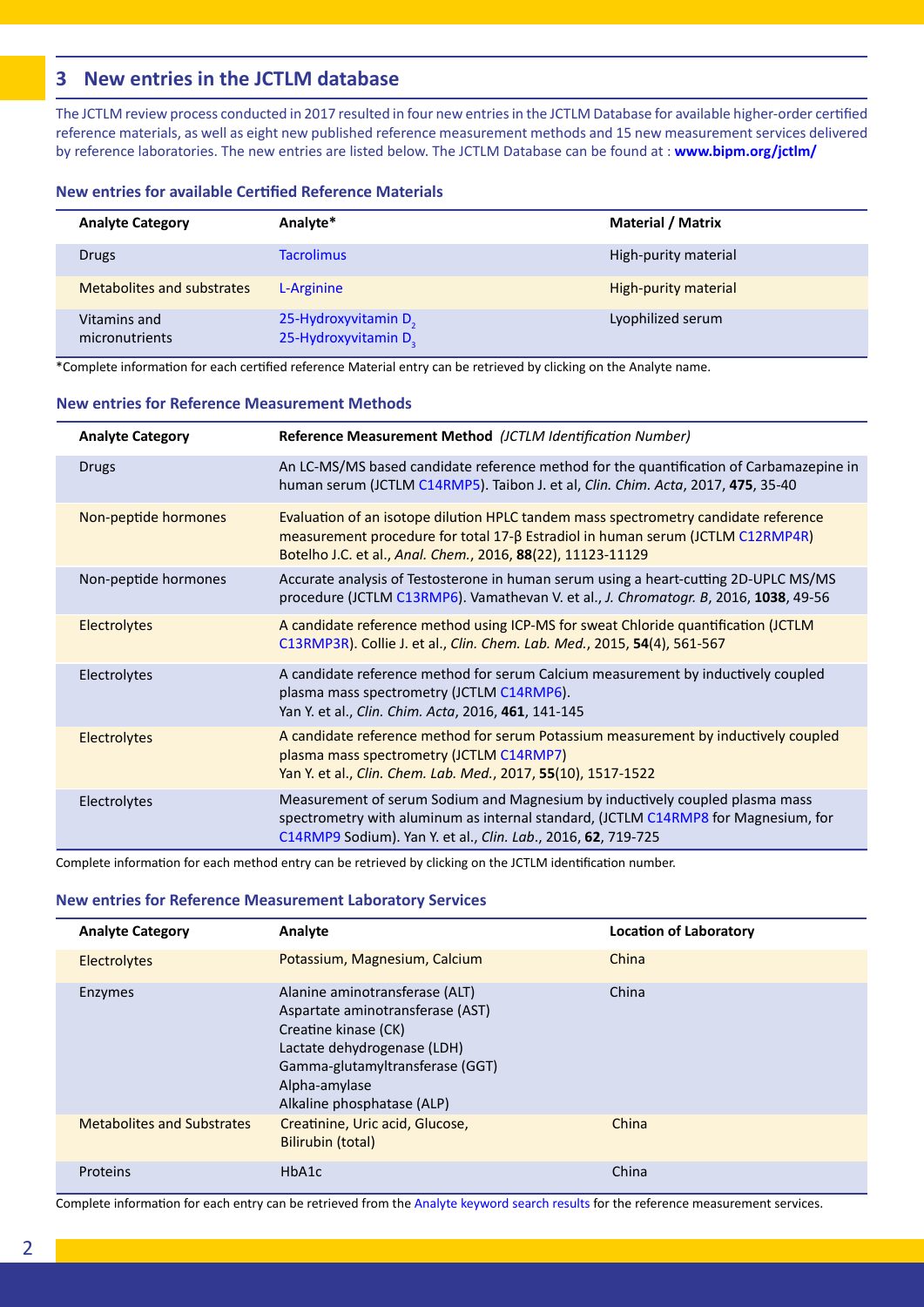## **4 JCTLM Members' activity reports 2017**

The JCTLM convenes a meeting of members and stakeholders once every two years at the BIPM in Sèvres, France. The most recent meeting was held on 4-5 December 2017. Participation in the JCTLM enables organizations, which are authorities in their fields of professional and technical competence, to express the views of their members and to play an appropriate role in providing a world-wide platform to promote and give guidance on the importance of traceability in laboratory medicine. All members of the JCTLM are invited to attend the Members and Stakeholders Meeting and submit a report of their activities in support of traceability in laboratory medicine during the past two years and plans for the next two years.

In response to the call for activity reports for the 2017 Members and Stakeholders meeting 28 organizations submitted reports to the JCTLM Executive Committee. This represented 60 % of the JCTLM members at the time of the meeting. Specific organizations submitting activity reports included the following members:

#### **National and Regional Members:**

- American Association for Clinical Chemistry (AACC)
- China Accreditation Service for Conformity Assessment (CNAS)
- Health Sciences Authority, Singapore (HSA)
- Korean Society of Clinical Chemistry (KSCC)
- National Institute of Metrology, China (NIM)
- National Metrology Institute of Japan (NMIJ/AIST)
- Physikalisch-Technische-Bundesanstalt (PTB)
- National Metrology Institute of Turkey (TUBITAK -UME)

#### **Stakeholder Members:**

- Beijing Aerospace General Hospital
- Research Centre for Metrological Traceability in Laboratory Medicine (CIRME)
- **ECAT Foundation**
- European Organisation For External Quality Assurance Providers in Laboratory Medicine (EQALM)
- Guangdong Provincial Hospital of Chinese Medicine
- Institution for Standardisation and Documentation in the Medical Laboratory (INSTAND e.V.)
- Japan Association of Clinical Reagents Industries (JACRI)
- Japanese Committee for Clinical Laboratory Standards (JCCLS)
- Korean Association of External Quality Assessment Services (KEQAS)
- Maccura Biotechnology Co., LTD
- Medical System Biotechnology Co., LTD
- Paul-Ehrlich-Institute
- Buenos Aires External Quality Assessment Scheme [ProgBA]
- Quik S.A.S
- R B Diagnostic Private Limited
- Ref4U Laboratory for Toxicology Ghent University
- Reference Institute for Bioanalytics (RfB)
- Shanghai Center for Clinical laboratory (SCCL)
- Siemens Healthcare Diagnostics
- Wales External Quality and Assessment Scheme (Weqas), UK

Most members reported on activities to develop reference materials and/or reference measurement procedures. A copy of each member's activity report is available to [download](https://www.bipm.org/en/committees/jc/jctlm/members-jctlm.html#activity-reports).

The activities of two members are mentioned here to highlight activities and to promote traceability in laboratory medicine.

The AACC has been working to educate the US Congress on the importance of harmonization and traceability of test results to improve patient care. A major thrust of this effort has been to push for increased federal funding for the Centers for Disease Control and Prevention's Clinical Chemistry Standardization Branch so that it has sufficient resources to fully engage in the development of needed reference measurement procedures, which will serve as the basis for its global standardization efforts to improve the comparability of laboratory test results.

Quik S.A.S. Colombia has developed a tool (app) in Excel for smartphones that use Apple and Android platforms. The app has been created to allow the checking of metrological traceability in clinical laboratories, as well as checking information on the reference material, the methods of reference and the reference laboratories implicated in the metrological traceability. Laboratories can access the analytes and see, for example, the reference material approved by the JCTLM.

The JCTLM Executive Committee thanks its members for submitting reports of their important activities that continue to advance traceability in laboratory medicine. We encourage our readers to review the reports posted on the [JCTLM Members'](https://www.bipm.org/en/committees/jc/jctlm/members-jctlm.html#activity-reports) [webpage.](https://www.bipm.org/en/committees/jc/jctlm/members-jctlm.html#activity-reports)

## **5 Survey of member support services**

The number of JCTLM Member organizations increased substantially during 2017. We were pleased to welcome new members from the *in vitro* diagnostic industry, from EQA provider organizations and from regional / national professional societies. This shift towards the user end of the traceability chain is a positive move.

With an increasing and varied membership, the time is right to conduct a survey of member support services. We want to know what services you value, how they may be improved, and what new services you would like to see introduced. Accordingly, we have produced a short online survey that will take about five minutes to complete. The survey is being distributed together with this newsletter. It may also be accessed directly at: <https://www.surveymonkey.com/r/JCTLMServices>.

Your input is requested to improve the support that JCTLM offers its members. Please respond by Monday 14 May 2018.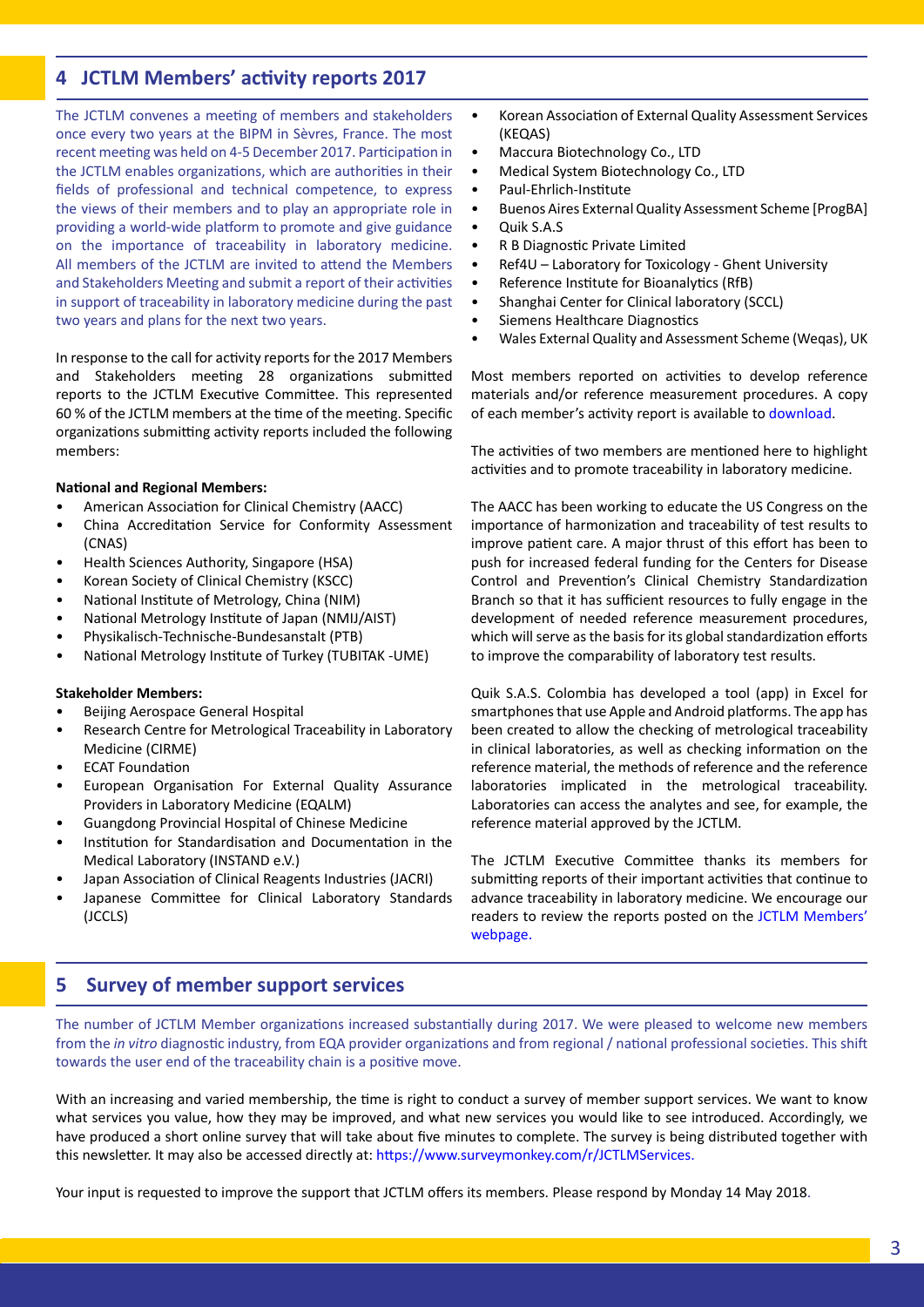## **6 Traceability, Education & Promotion (TEP): What has been achieved?**

In the 2017 JCTLM Newsletter we announced the launch of a new portal for information and free educational support materials to help with the understanding and promotion of traceability in laboratory medicine. What has been achieved in the last year?

#### **Website**:

The [www.jctlm.org](http://www.jctlm.org) website is widely viewed, with >10,000 visits since its launch.

#### **News**:

Regular news updates appear on [www.jctlm.org](http://www.jctlm.org). They appear on the home page before being archived in the Latest News section. News items include the latest publications; new resource materials; information about meetings; and other developments in the world of improving the quality of laboratory medicine methods.

#### **Publications**:

A library of relevant publications is held in the Publications section of www.jctlm.org. The library is updated as new publications appear. Wherever possible a direct link is provided to the relevant publication. The JCTLM is keen to receive information about relevant publications that may be added to the library – contact jctlm  $\omega$  bipm.org with suggestions.

#### **Resources**:

A series of ten webinars have been produced by the TEP team. These address all aspects of traceability in laboratory medicine. The webinars are archived on the IFCC e-academy and are available for viewing free of charge. Information on the webinars may be found in the Resources section of [www.jctlm.org.](http://www.jctlm.org) These webinars have been translated into Spanish and information on their archiving will be available shortly. A glossary of terms used in traceability, together with every day explanations is also available on this section of the website.

#### **Meetings**:

During the past two years 15 meetings, symposia and individual lectures on traceability in laboratory medicine have been held in 15 different countries. The presentations from some of these are available on the Meetings section of<www.jctlm.org.> Several of these sessions were held under the auspices of the JCTLM. Details of how organize a session under the umbrella of the JCTLM can be found at the bottom of the Meetings section of [www.jctlm.org.](http://www.jctlm.org) The last JCTLM Members and Stakeholders meeting was held in December 2017 and a report appears elsewhere in this newsletter.

#### **Citations about traceability**:

During 2017 the number of Google Scholar citations about traceability in laboratory medicine exceeded 300 for the first time, in 13 different languages.

#### **The future**:

- A project has been launched to refresh the [www.jctlm.org](http://www.jctlm.org) home page
- The importance of traceability and EQA is being developed
- Efforts are being made to promote traceability in laboratory medicine as part of the curricula for postgraduate training in laboratory medicine.

### **7 Current call for nominations for materials, methods and services**

Every year the JCTLM launches a call for nominations within its Framework for the identification and international recognition of available higher-order reference materials, reference measurement procedures and reference measurement laboratories for laboratory medicine.

All interested parties, including producers of materials, authors of method publications, and calibration laboratories that provide reference measurement services are invited to submit nominations for possible inclusion in the [JCTLM database.](https://www.bipm.org/jctlm/)

Nominations are being solicited for the following categories of measurand: d[rugs](https://www.bipm.org/en/committees/cc/wg/jctlm-rt-drugs.html), m[etabolites and substrates;](https://www.bipm.org/en/committees/cc/wg/jctlm-rt-metabolites-substrates.html) [non-peptide](https://www.bipm.org/en/committees/cc/wg/jctlm-rt-non-peptide-hormones.html) [hormones](https://www.bipm.org/en/committees/cc/wg/jctlm-rt-non-peptide-hormones.html); [blood cell counting and typing](https://www.bipm.org/en/committees/cc/wg/jctlm-rt-blood-cells.html); [coagulation](https://www.bipm.org/en/committees/cc/wg/jctlm-rt-coagulation-factors.html) [factors](https://www.bipm.org/en/committees/cc/wg/jctlm-rt-coagulation-factors.html); e[nzymes](https://www.bipm.org/en/committees/cc/wg/jctlm-rt-enzymes.html); [infectious diseases](https://www.bipm.org/en/committees/cc/wg/jctlm-rt-infectious-diseases.html); n[ucleic acids;](https://www.bipm.org/en/committees/cc/wg/jctlm-rt-nucleic-acids.html) [proteins;](https://www.bipm.org/en/committees/cc/wg/jctlm-rt-proteins.html) e[lectrolytes and blood gases](https://www.bipm.org/en/committees/cc/wg/jctlm-rt-electrolytes.html); n[on-electrolyte metals](https://www.bipm.org/en/committees/cc/wg/jctlm-rt-non-electrolyte-metals.html); and [vitamins and micronutrients.](https://www.bipm.org/en/committees/cc/wg/jctlm-rt-vitamins.html)

Nominations should be made by 30 May 2018 using the [procedures and forms available on the website](https://www.bipm.org/en/committees/jc/jctlm/jctlm-nominations-and-review.html).

#### **8 Future meetings**

#### **Meetings held under the auspices of the JCTLM**

- 10-12 October 2018: Protein and Peptide Therapeutics and Diagnostics Workshop (PPTD-2018), Chengdu (China). Workshop website: <http://pptd.ncrm.org.cn/>
- 29 November 2018: 12th International Scientific Meeting of the Centre of Metrological Traceability in Laboratory Medicine (CIRME) "Every day is patient safety day", Milan (Italy). See [Meeting programme](http://users.unimi.it/cirme/public/UploadAttach/CIRME 2018/XII CIRME Meeting_programme.pdf)

#### **Future JCTLM meetings**

- 5 December 2018: JCTLM Database Working Group meeting, BIPM, Sèvres
	- 6-7 December 2018: 20th meeting of the JCTLM Executive Committee, BIPM, Sèvres
- 2-3 December 2019: JCTLM Members and Stakeholders Meeting, BIPM, Sèvres